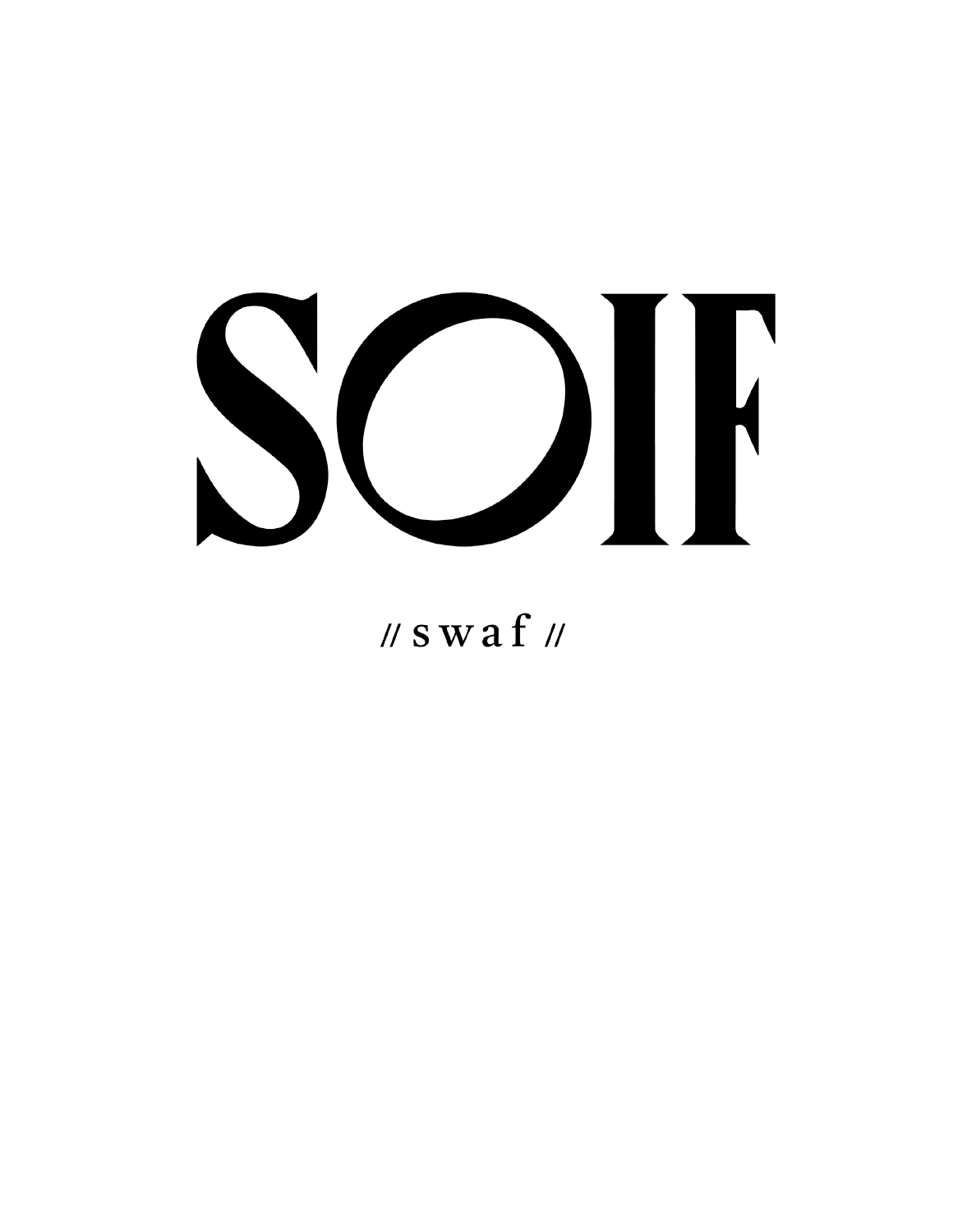

# COCKTAILS

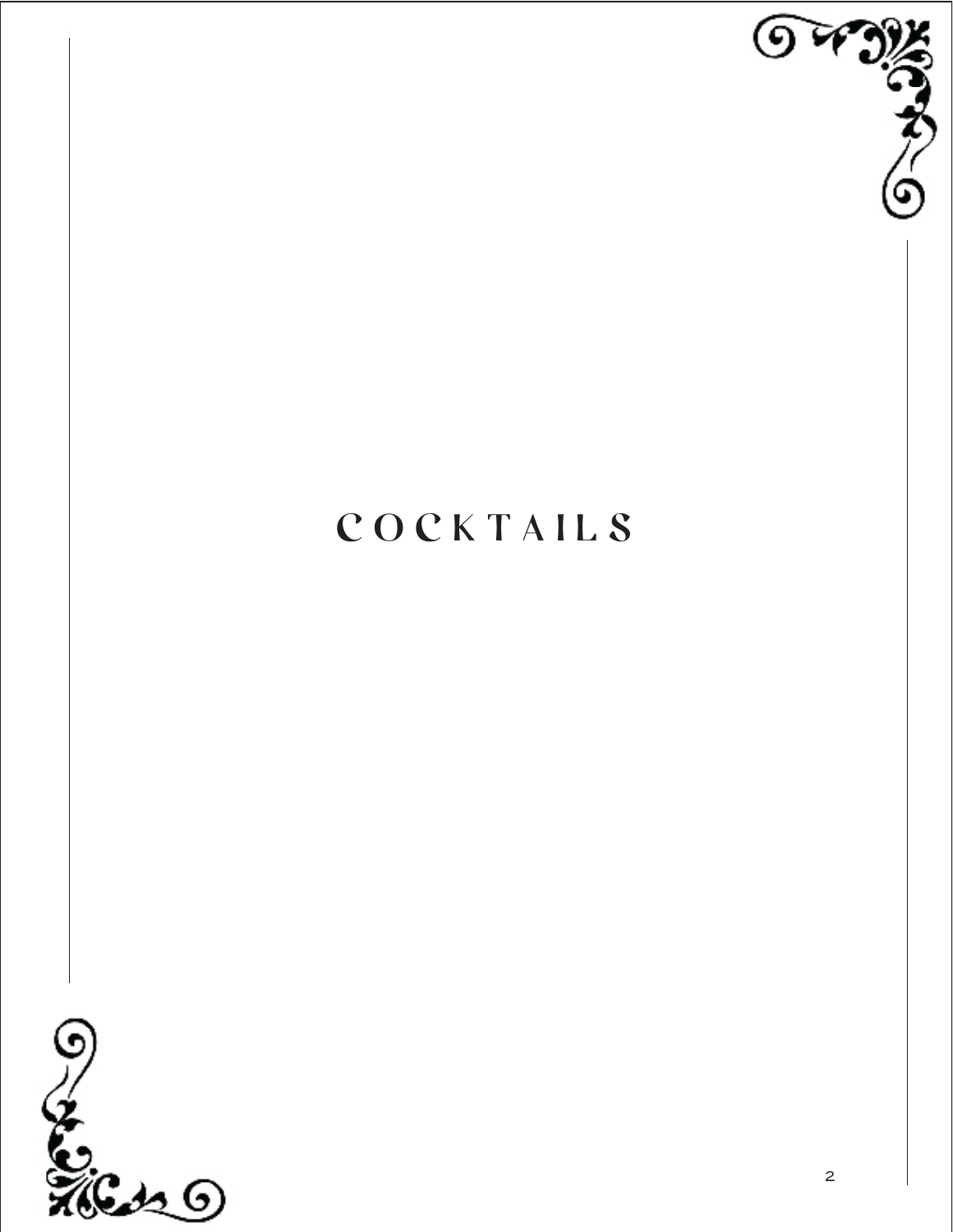### SIGNATURES

**saffrodesiac** 17 apologue saffron liqueur, neisson rhum agricole blanc, orgeat, tiki bitters, nasturtium

**devil is nuts** 16 pinhook rye, montenegro, nux alpina walnut

**je suis caféine** 16 sotol la higuera, songbird coffee, demerera, cinnamon bitters

### CHAMPAGNE COCKTAILS

**miss celery melon** 15 skeptic vodka, aelred melon aperitif, celery bitters, sparkling

**amaro never knows** 15 noveis amaro, royal combier orange bitters, sparkling

**THE NOLA** 15 ogen legander, heirloom genepy, vermouth routin, peychaud bitters, sparkling

### C L A S S I C S

**old fashioned** 15 woody creek bourbon, demerera, tobacco bitters, orange

**daiquiri** 15 saison rum pale, orange demerera, lime, polynesian kiss bitters

**I just want a martini** 17 diplome gin or bistro vodka, maurin dry vermouth, twist  $\tilde{\zeta}$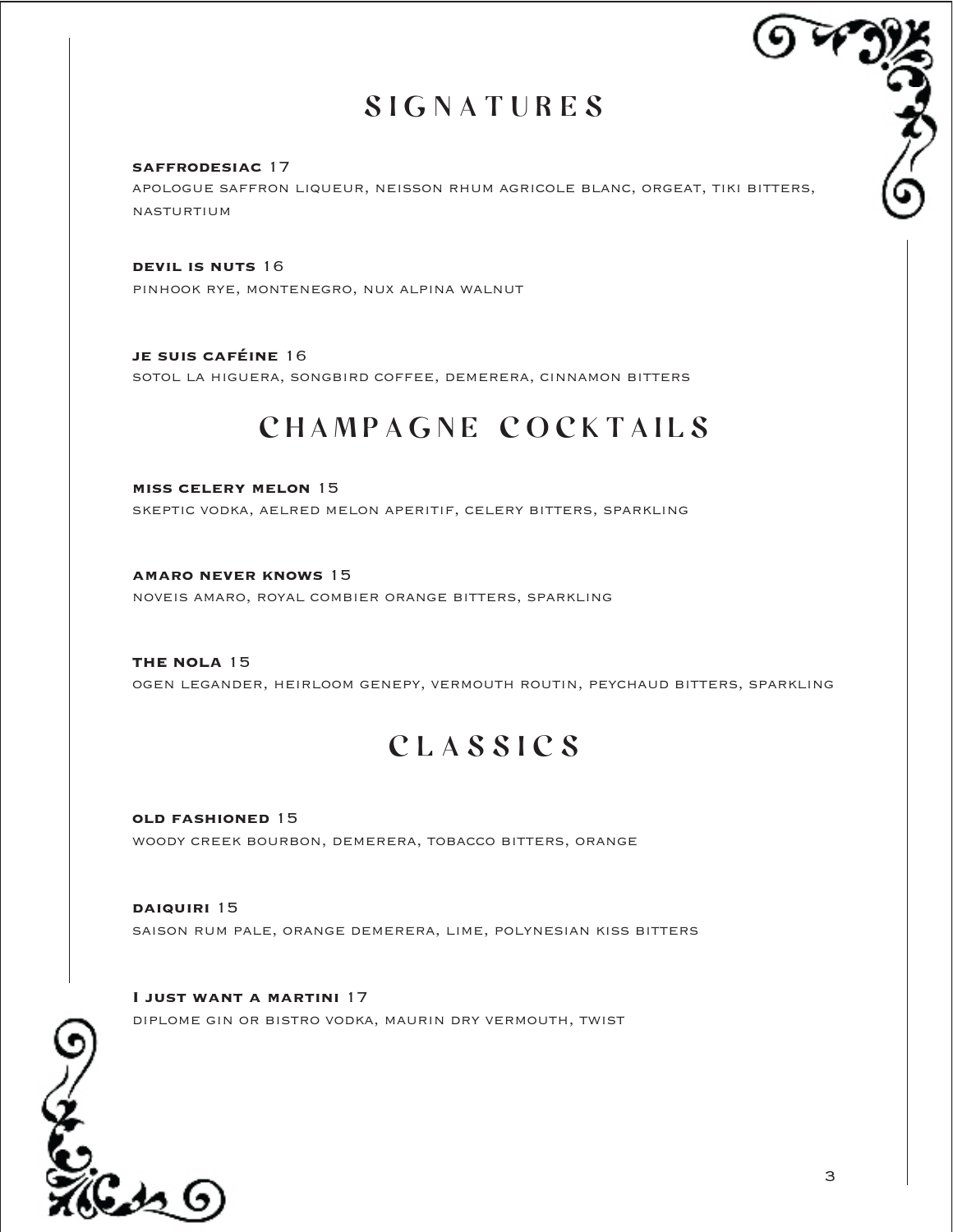

# BIERES

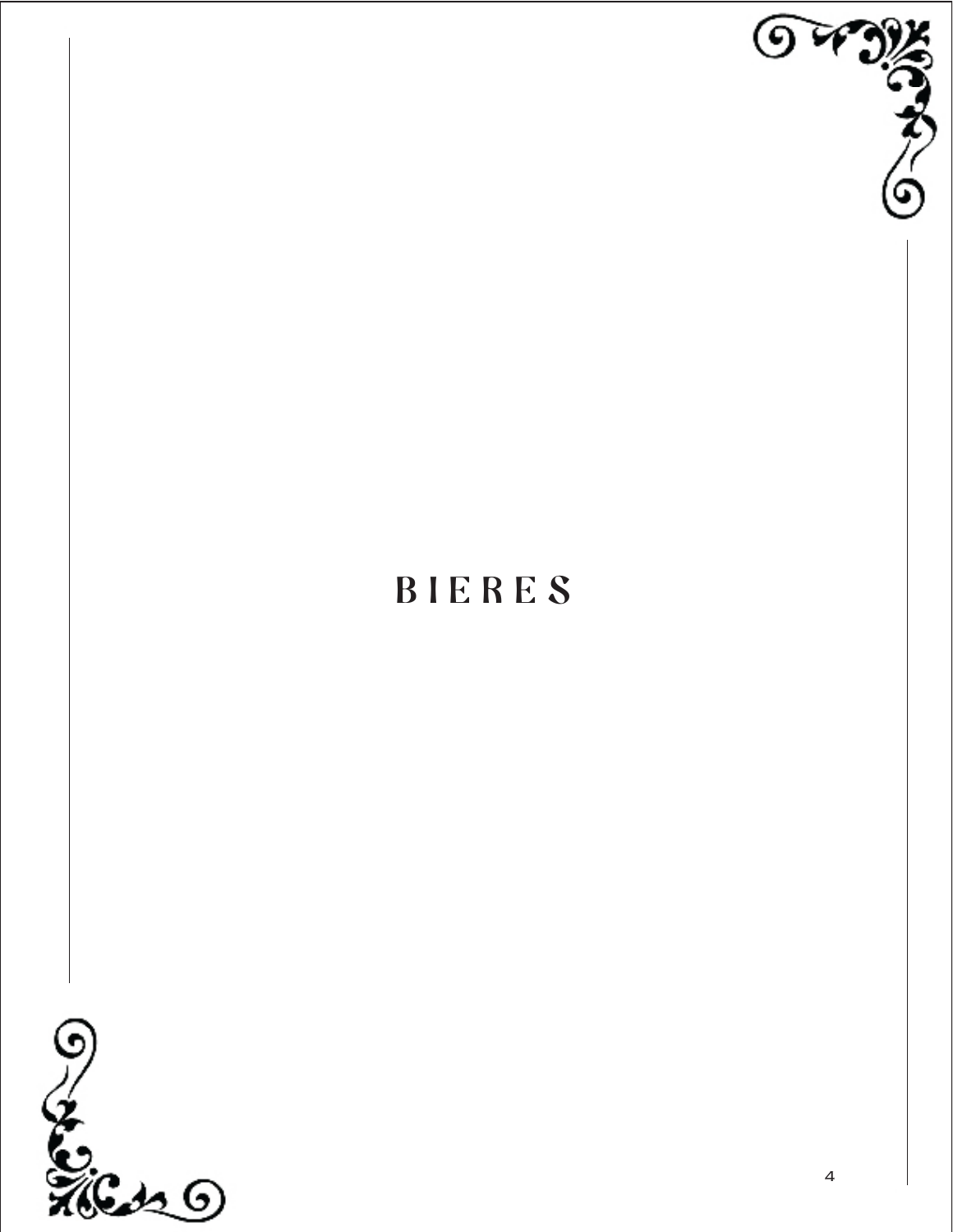

**LA LOIRETTE, BRASSERIE DE LA PIGEONNELLE** 9 farmhouse ale, saison, 5.5 abv, france

**DELIRIUM TREMENS** 12 belgian ale, 8.5 abv, brussels, belgium

**DOVETAIL BREWERY KOLSCH** 9 KOLSCH, 4.8 abv, chicago, il

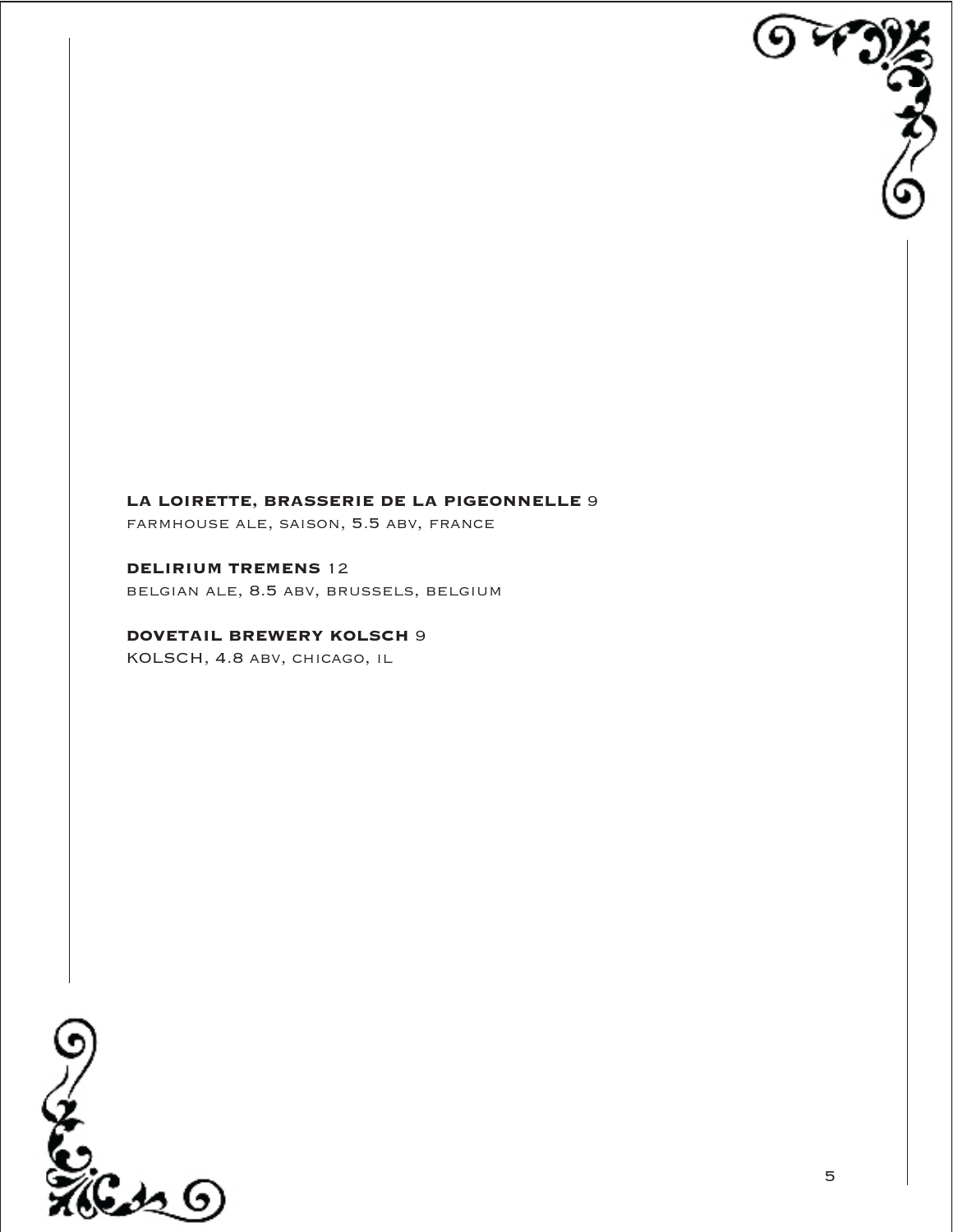

## VINS AUVERRE

WINES BY THE GLASS

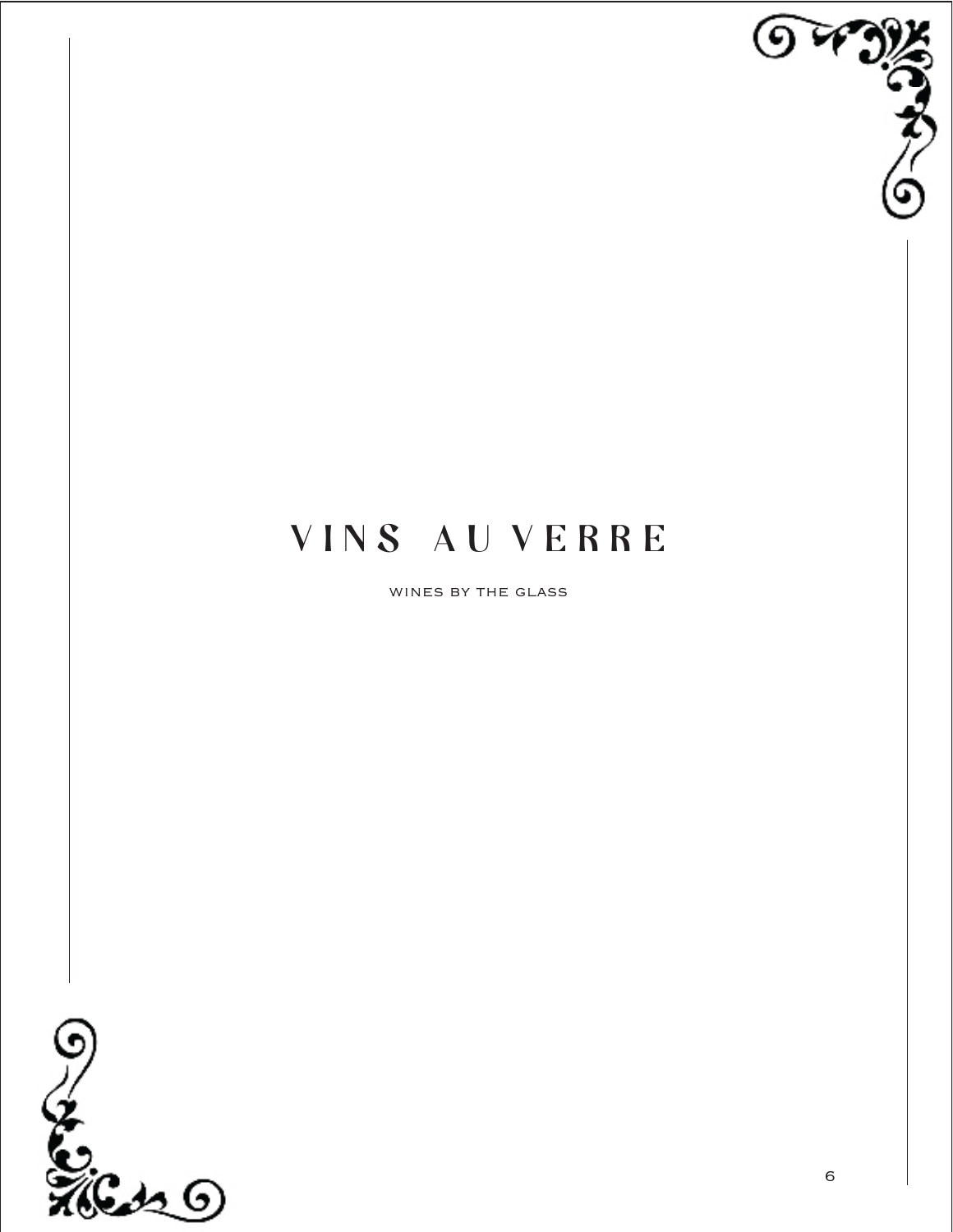

#### **gaston chiquet premier cru brut nv champagne** 21

pinot mineur, chardonnay, pinot noir; six grams dosage, cuvee blend of different harvests; dried fruits, fine mousse, fruit driven with aromatic finish

#### **domaine de la bretonniere blanc 2020** 15

muscadet sevre et maine; melon de bourgogne; volcanic rock and clay soils, aged on fine lees in concrete tanks; linear, brisk with a rounded mouthfeel

#### **julien pineau, roche blanc 2020** 17

touraine; sauvignon blanc; old vines, stainless steel ferment; vineyards in close proximity to cheverny but at higher altitudes; petrol nose, refined, gripping acidity

#### **lise & bertrand jousset, "the orange jouss" orange 2020** 17

chardonnay; husband and wife duo; one month skin-contact; very approachable skin-contact with nuance and expressive, juicy fruits

#### **Nicolas Reau, "Ange" cabernet Franc 2020** 17

six months aging in foudre and concrete tank

#### **jonathan buisson, "les trois loups", cote de bouilly 2019** 18

semi-carbonic maceration, native yeast, unfined and unfiltered; "the three wolves", representing buisson, his father and grandfather; crunchy fruits with a smokey mineral finish; organic

#### **patrick jasmin, "la chevaliere", collines rhodaniennes 2019** 16

syrah, family run estate originally from the champagne region, settling in the village of ampuis; "the bridge between burgundy and rhone"

#### **matthieu barret, "petit ours" rouge 2020** 15

syrah; young vines, negociant; "little bear", which is barret's nickname amongst friends; young and light, juicy, expressive black fruits from the age of the vines with well integrated tannin

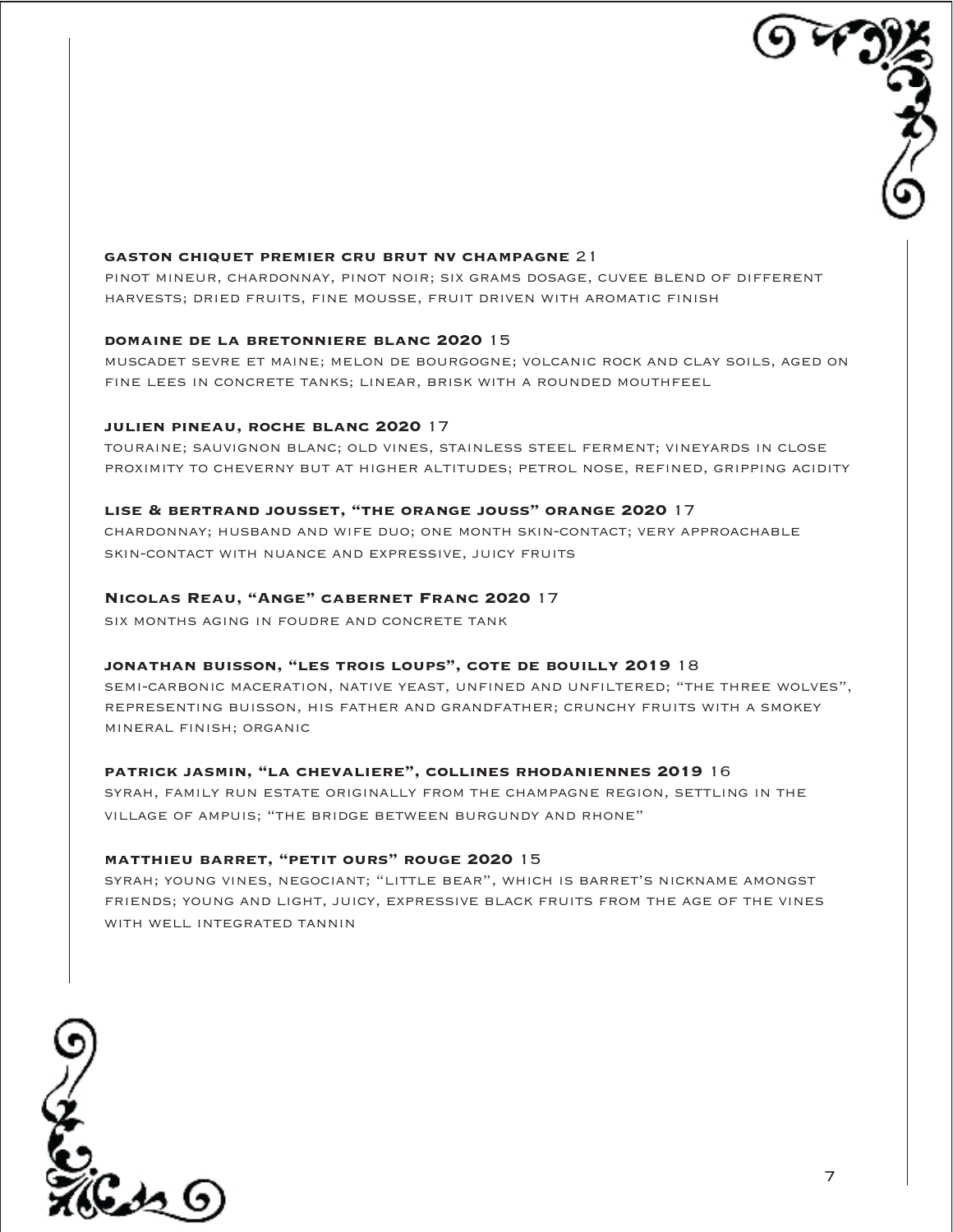

### LE MENU DES PLATS

THE FOOD MENU

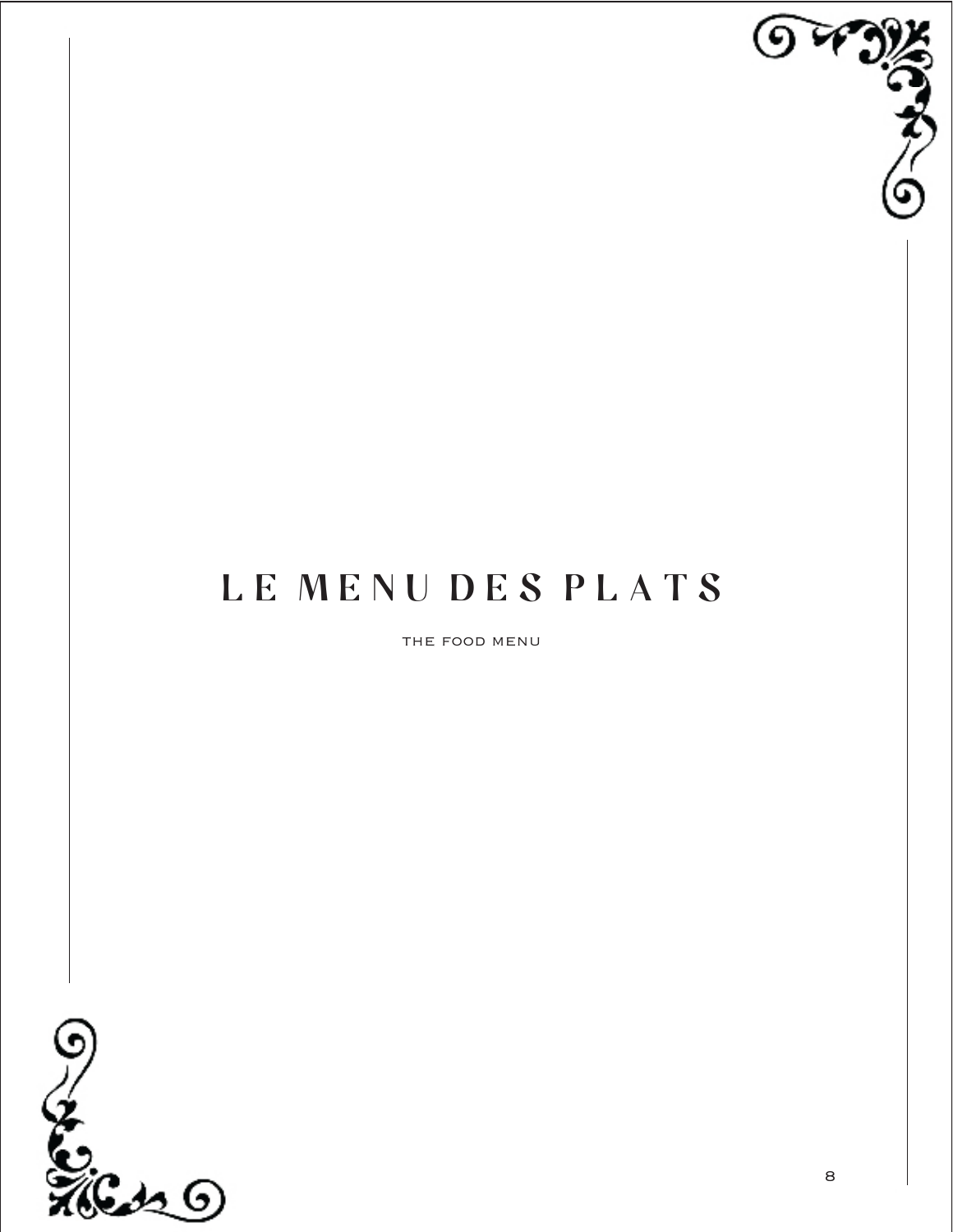### **les petit bouts**

#### **MELANGE de NOIX et PLUS** 7

olives, dates, chocolate, mixed nuts, mulberry

#### **FROMAGE GRILLÉ** 14

Comté cheese, brioche toast, truffle herb butter add prosciutto 3

#### **GOUGERES** 11

petit basque mornay

#### **LE FOIE GRAS BRULEE**

poppy seeds, hazelnut, brioche points 17

#### **rare tea cellars caviar**

**served with creme fraiche & aleppo dill potato chips** 

smoked trout roe 27 Bowfin roe 25 smoked golden whitefish 22 golden kaluga sturgeon 50 albino sterlet 65

#### **notre selection de conserves**

**SERVED WITH CRACKERS 19 EACH** sardines, squid ink calamari, mussels, razor clams, mackeral or octopus

#### **assiette viande et fromage**

served with crackers, cornichon, fig jam, candied apricots and whole grain mustard 32

#### **du cote doux et petits reves**

**CHOCOLATE TRUFFLE ASSORTMENT** selection of 3 for 5

**MACARONS ASSORTMENT** 

selection of 3 for 8

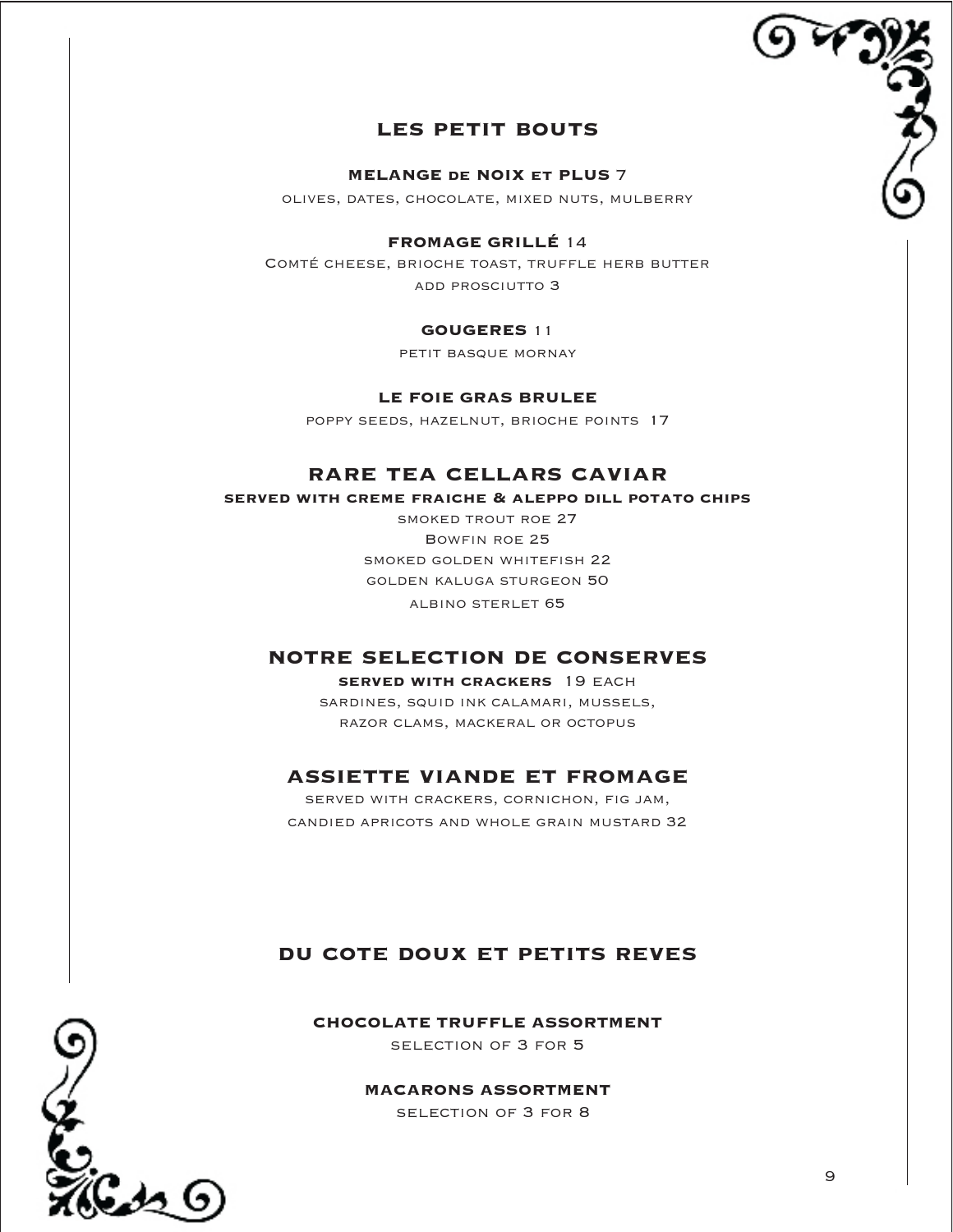

# L A C A R T E

### DES VINS

the wine list

CURATED BY aldo zaninotto

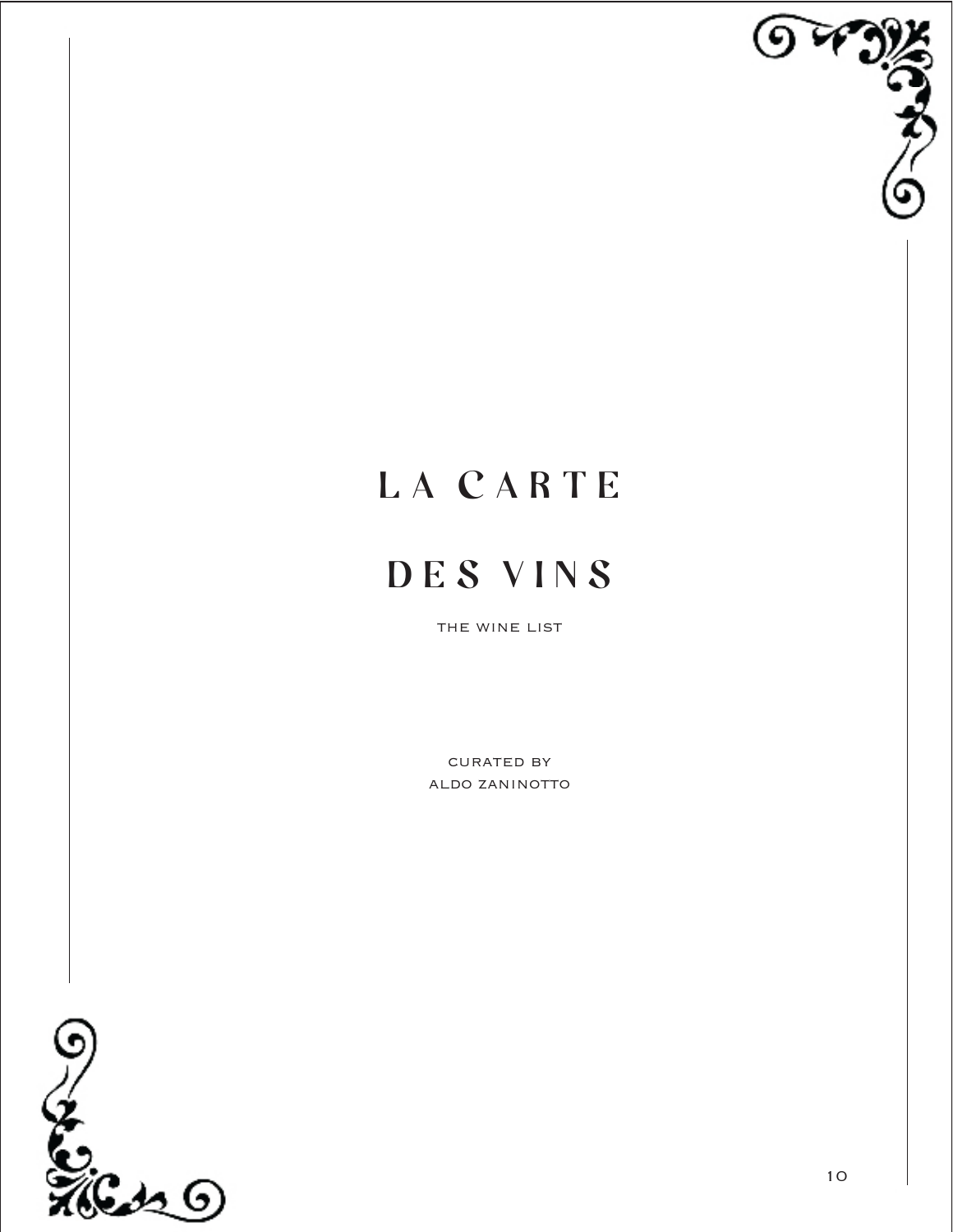

### CHAMPAGNE

**jacquesson, "cuvee 744" extra brut 2016** 175 blend of multiple estate vineyard sites; chardonnay, pinot noir, pinot meunier; organic, biodynamic; less than one gram dosage

**aubry brut premier cru nv, jouy-les-reims** 87 pinot noir, pinot meunier, chardonnay; disgorged in 2021

**louis nicaise, brut reserve, hautvilliers** 82 pinot noir, pinot meunier, chardonnay; disgorged in 2021

**jean vesselle brut reserve nv, bouzy** 89 pinot noir, chardonnay; less than eleven grams dosage

**egly-ouriet grand cru brut nv, ambonnay and bouzy** 195 pinot noir and chardonnay; one gram dosage; organic

**egly-ouriet premier cru brut nv, vrigny** 165 pinot meunier; vieilles vignes; one gram dosage; organic

**pierre paillard "les terres roses" rose bouzy grand cru** 115 pinot noir, chardonnay; disgorged in 2021

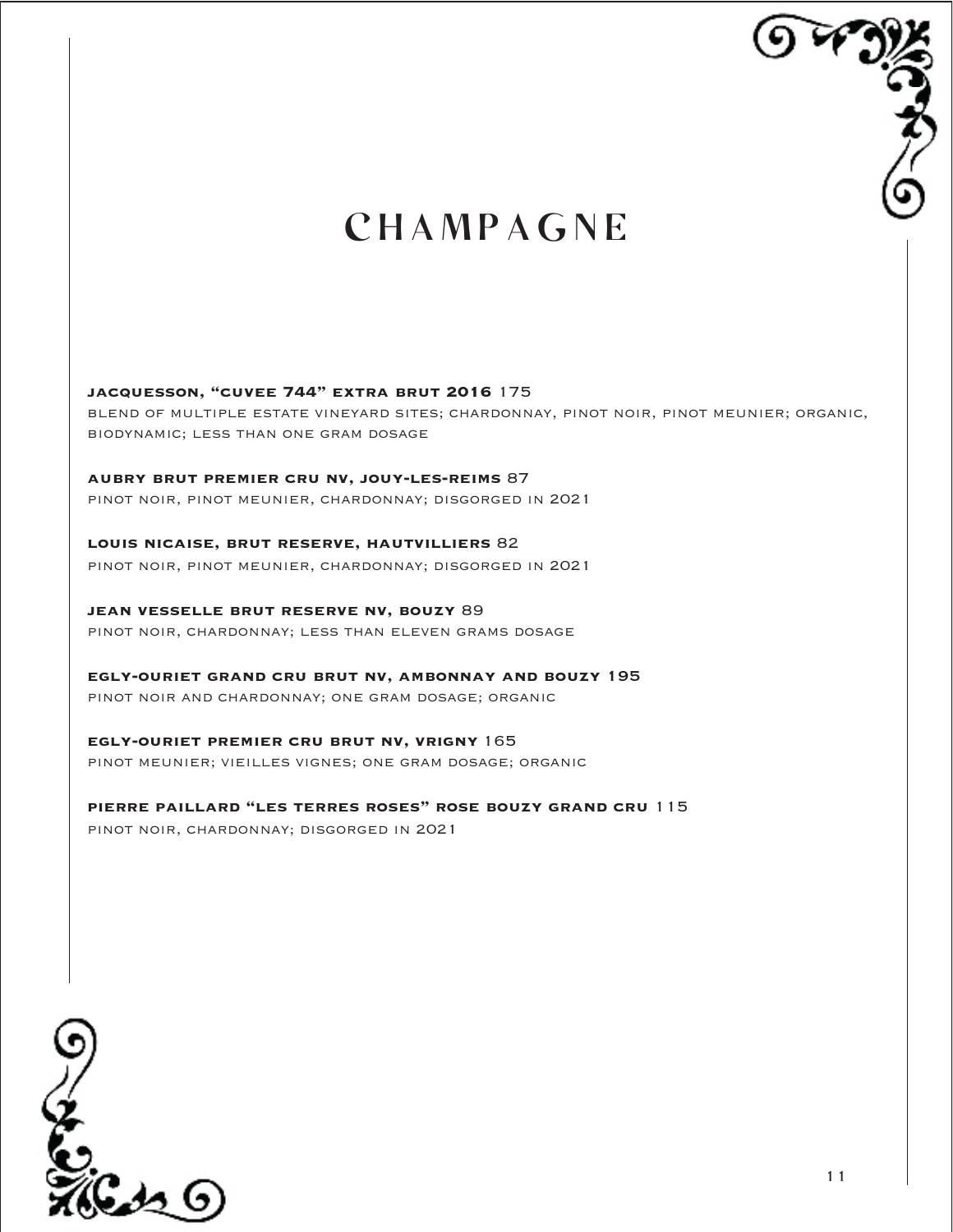### B U R G U N D Y

#### **jean phillipe fichet bourgogne blanc 2019** 62

Clay, limestone; Organic; vineyards planted in Meursault, unclassified aoc

#### **pascal clement, bourgogne blanc 2020** 69

chardonnay; family estate located in savigny-les-beaune; elegant, refined minerality with complex layers of lemon curd and spiced vanilla toast

#### **chablis**

#### **domaine christophe et fils, petit chablis 2018** 58

Wet Stone, Flint, Preserved lemon, decadent; this particulr warmer vintage produced wines within chablis with a richer density than other vintages

#### **domaine de l'enclos, petit chablis 2018** 54

romain et damien bouchard, two brothers, new generation; Minerals and flint driven balanced with lemon curd, pear, white peach and a playful but structured mouthfeel; organic

#### **domaine vocoret chablis premier cru, "les forets" 2018** 72

Left bank of the Serein River, Montsmains parcels, vielles vignes; exotic flowers, ripe stone fruits, rich mouthfeel

#### **cotes de nuits**

**pierre damoy, "les longeroies" marsannay rouge 2009** 95

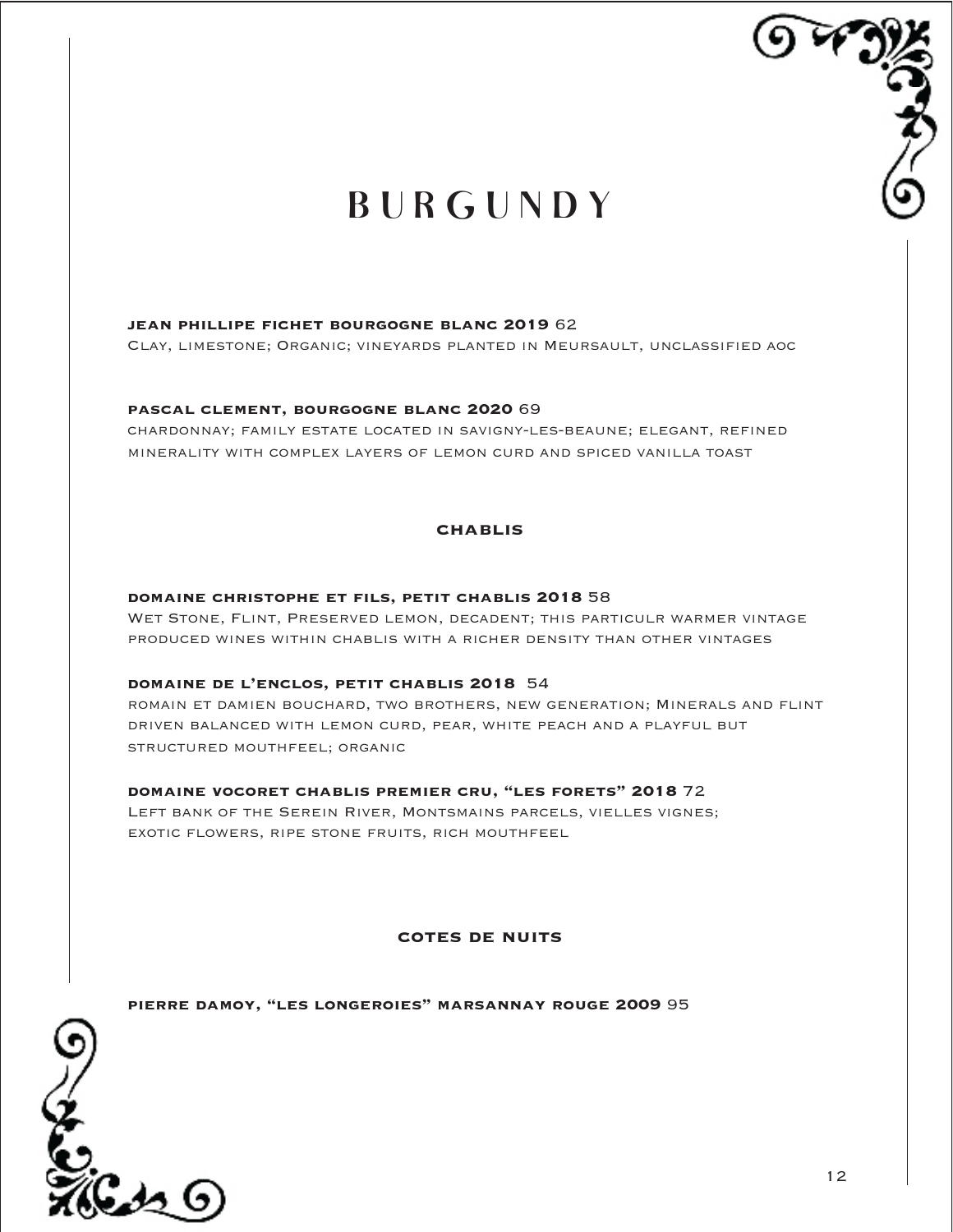

**pascal clement bourgogne blanc 2019** 62

G

**savigny les beaunes**

**domaine rollin pere et fils rouge 2018** 76

**pernand vergelesses**

**domaine rollin pere et fils rouge 2018** 125

**michel gay et fils, "vieilles vignes" rouge 2016** 82

**cotes de beaune** 

**domaine gerard mugneret rouge 2016** 150

**domaine frederic esmonin premier cru, estournelles st. jacques 2018** 160

**gevrey - chambertin**

**vosne romanee**

**aloxe corton** 

**perrot-minot premier cru, "la riotte" 2018** 225

**perrot-minot premier cru, "la riotte" 2017** 235

**morey saint denis**

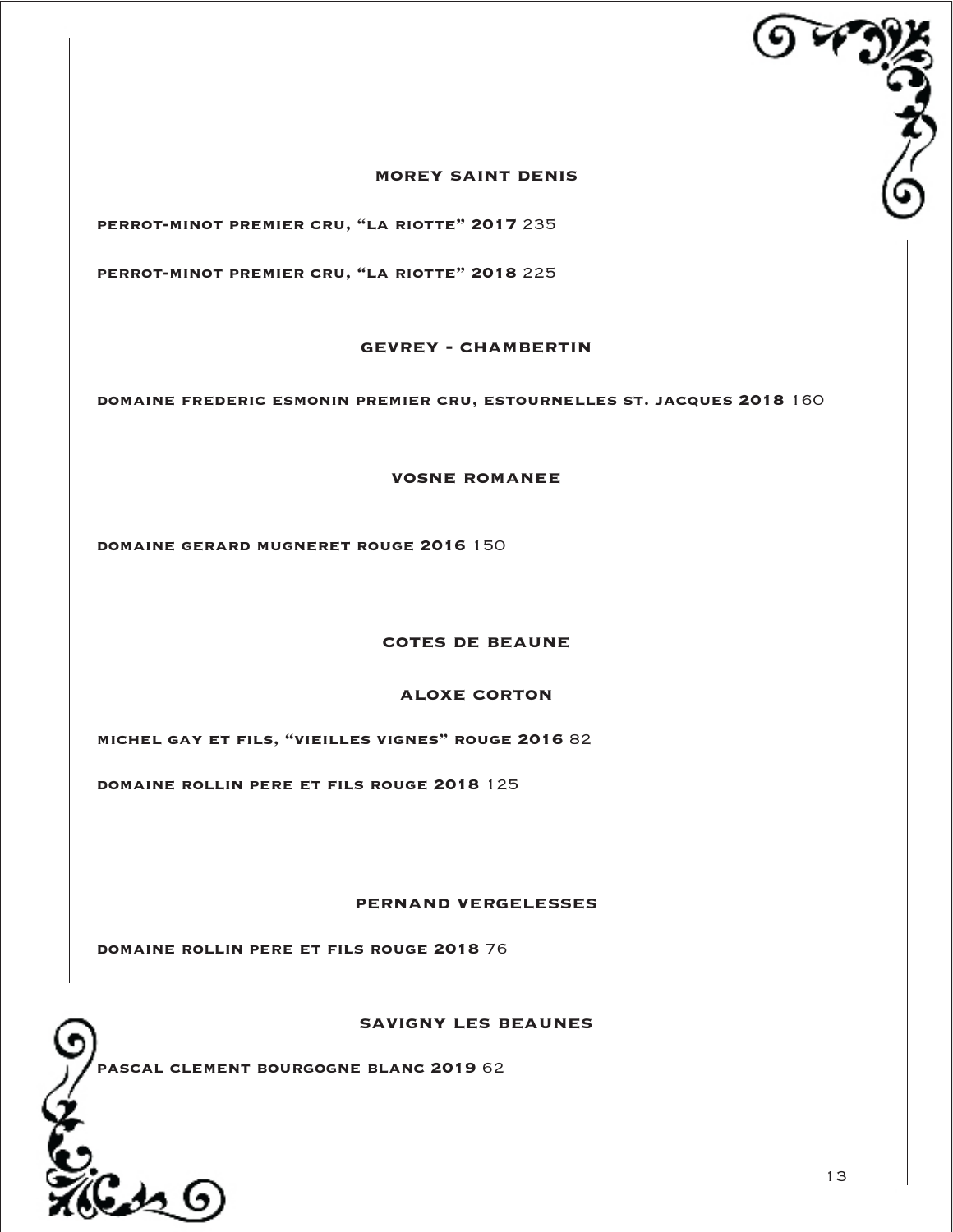#### **meursault**

#### **albert grivault, "clos du murger" blanc 2018** 155

"murger" refers to the distinctive stones found on the vineyards in this region, which impart characteristic flavors within the wine; very small production with only 5 hectars; lieu-diet

#### **chassagne montrachet**

**jean-marc pillot les chenevottes, premier cru 2019** 155

**domaine bernard moreau et fils, vieilles vignes rouge 2019** 120

**jean-marc pillot morgeot, "les fairendes" 2017** 138

#### **cotes chalonnaise**

**jean yves devevey, la chaume rouge, rully 2018** 78 Mostly clay soils, aged 17-18 months in barrel; red currant, barnyard, earthy, and rustic

**domaine laurent cognard, "pouilly-loche aux barres" 2019** 85

#### **maconnais**

**saumaize-michelin, "ronchevats" blanc, pouilly-fuisse 2019** 90 one of the top producers within the region, very old vines; terroir driven with steely energy and ripe, exotic fruits, structered acidic finish; biodynamic

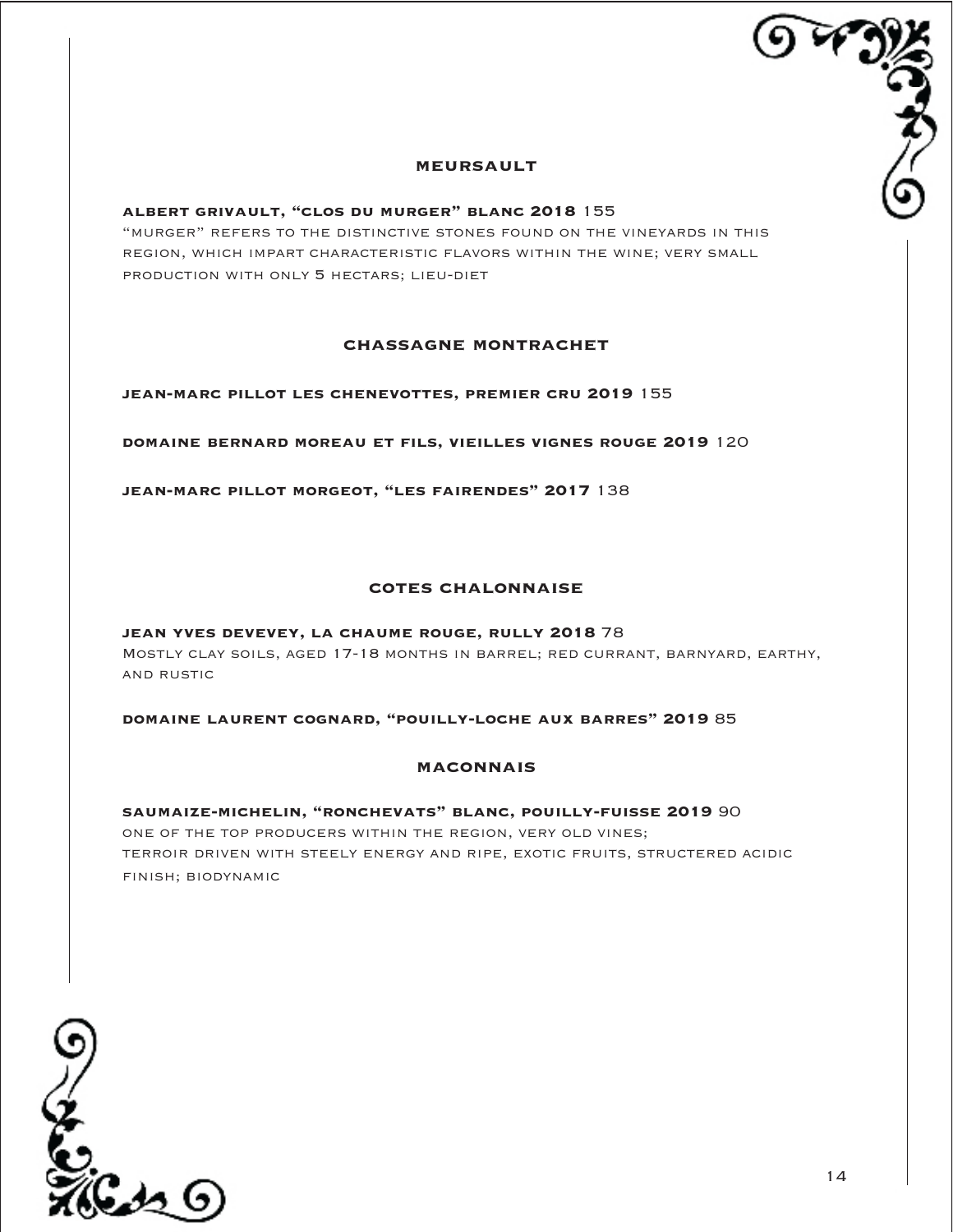# B E A U J O L A I S

#### **famille dutraive, "clos de chapitre", saint amour 2018** 73

Classic carbonic, younger vintner following the band of four in natural winemaking; Slight effervescence, fresh, lively, with smokey minerals and spicy red / blue fruits

#### **guy breton, fleurie 2019** 75

#### **thibault ducroux, "en roue libre" beaujolais rouge 2020** 60

thibault learned winemaking from his father and also studied amongst the pioneers of natural winemaking within the region, 2019 was his first vintage; hand-harvested, carbonic maceration, unfined, unfiltered; organic

#### **clotaire michal, "la napoleon", villages 2018** 63

savory expression with notes of mushroom and umami, lingering finish; **ORGANIC** 

**Marcel lapierre, vieilles vignes nature cuvee, morgon 2020** 80

#### **david large "piranha", villages 2019** 61

semi-carbonic maceration, low intervention, unfiltered; an ode to large's beginning as a winemaker, a small fish not to be underestimated; bright, vibrant, playful

#### **jonathan buisson, "les trois loups", cote de bouilly 2019** 65

semi-carbonic maceration, native yeast, unfined and unfiltered; pierre bleue, igneous rock characteristic of bouilly; "the three wolves", representing buisson, his father and grandfather; crunchy fruits with a smokey mineral finish; organic

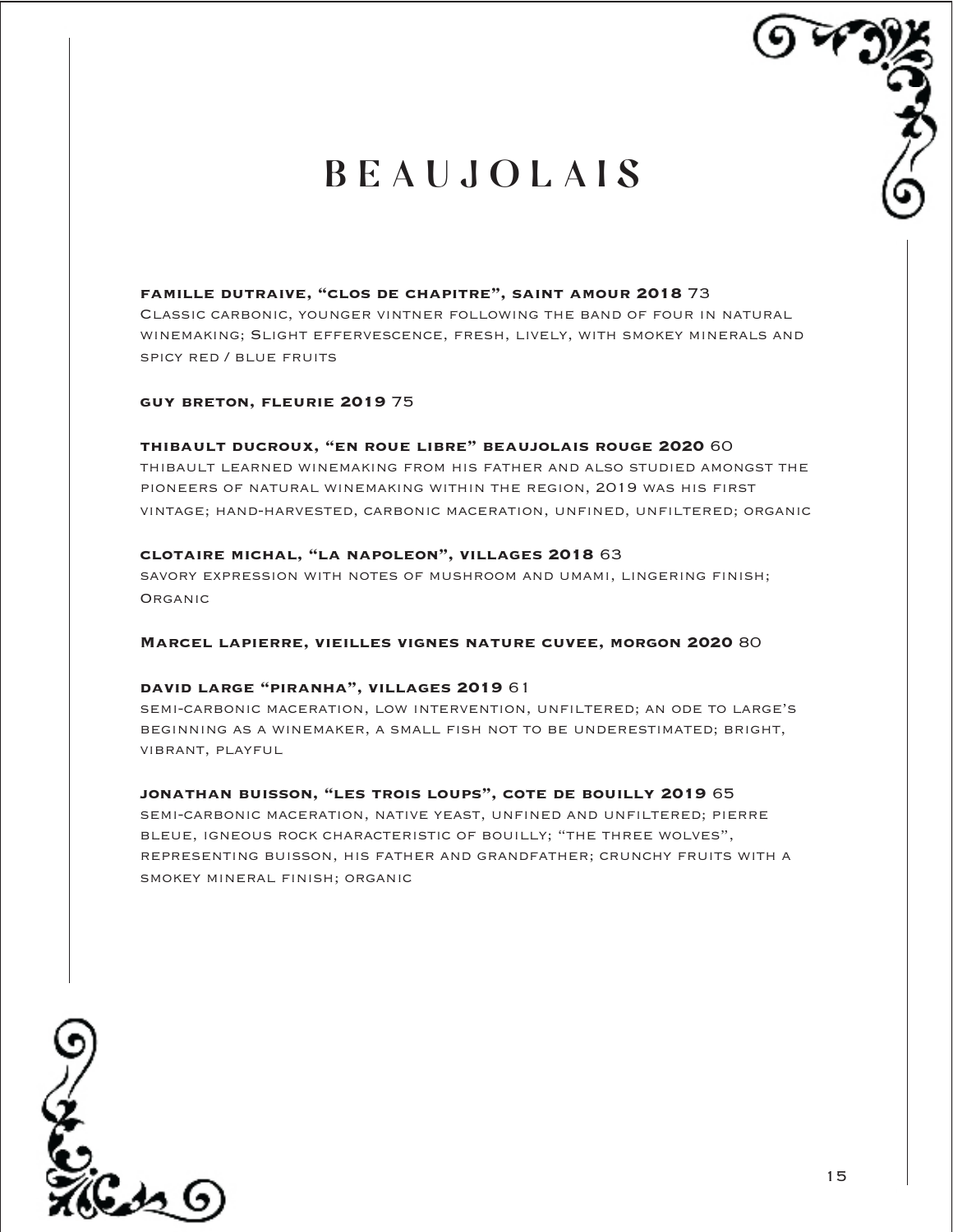### RHONE VALLEY

#### **cotes du rhone**

#### **matthieu barret, "petit ours" rouge 2020** 58

syrah; young vines, negociant; "little bear", which is barret's nickname among friends; feminine, juicy, expressive black fruits from the age of the vines with well integrated tannin

#### **COTE ROTIE**

**domaine patrick jasmin, "la chevaliere" rouge 2019** 62 syrah; family run estate originally from the champagne region, settling in the village of ampuis; "the bridge between burgundy and the rhone"

#### **domaine patrick jasmin, "la giroflarie" rouge 2017** 97

primarily syrah with a touch of viognier

#### **saint joseph**

**domaine jean louis chave, "circa" blanc 2016** 69 Blend of old vine Roussanne; granite soils; Creamed fruits with racy honeysuckle and salted butter finish

#### **domaine romaneaux-destezet, "la soutronne" rouge 2020** 73

gamay; herve souhaut likes to produce wines that should be drunk young; schist soils and unfiltered; interesting expression of gamay in the rhone with bright red/surly black fruits evolving into smokey minerals and wood; organic

#### **crozes hermitage**

**Vincent paris selections 2020** 61 dry, low acidity, intense, but polished tannins; black fruit, roasted plum, pepper, black olive, licorice, spice.

**jean louis chave selection, farconnet rouge 2016** 155 syrah; granite soils; organic

**domaine les quatre vents blanc, "les pitchounettes" 2018** 68 Roussanne; low-intervention, alluvial and sandstone soils; honeyed fruits with a touch of white pepper, floral, slight nuttiness; organic and biodynamic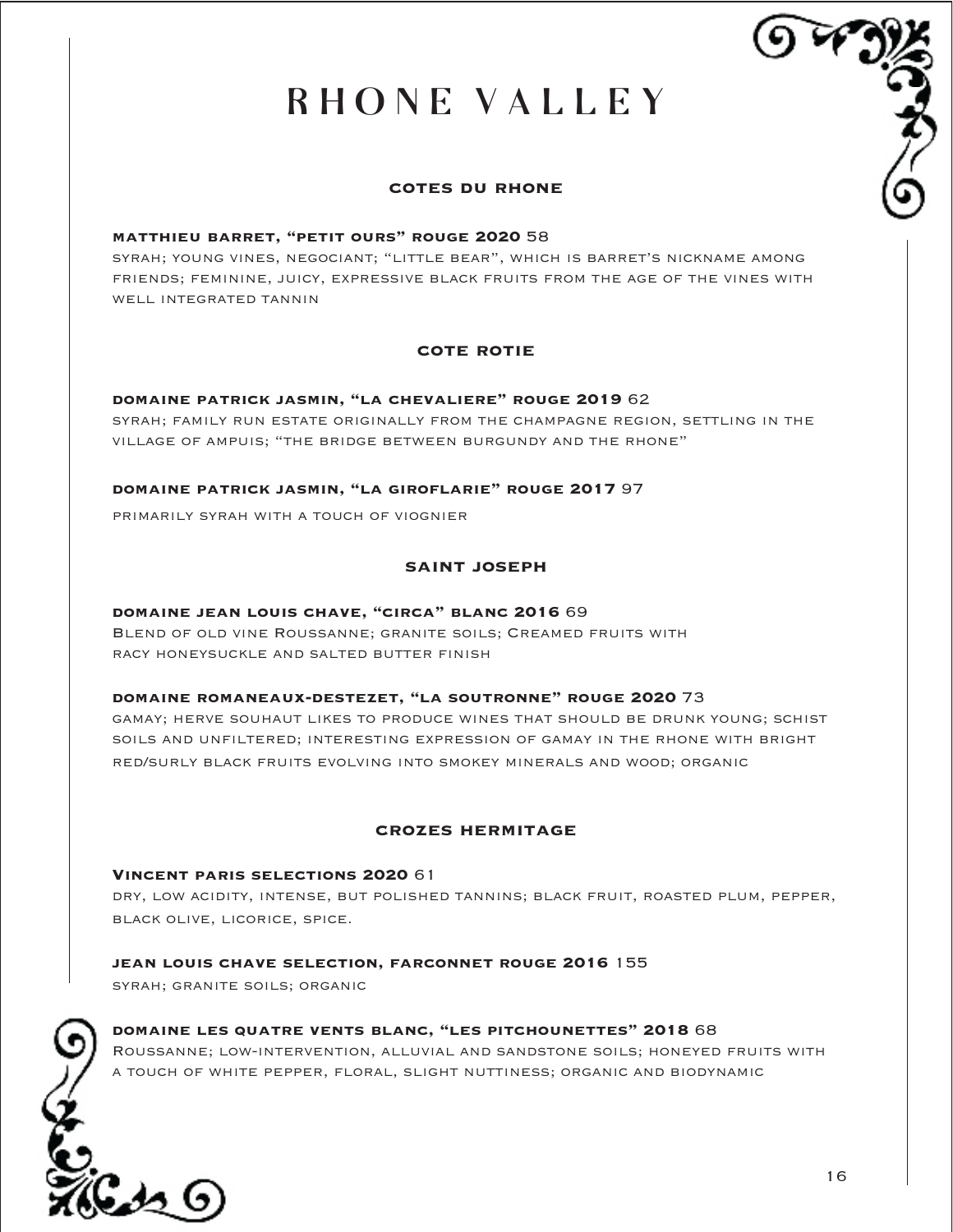#### **chateauneuf du pape**

#### **domaine galevan georges 2016** 125

Grenache Mourvedre blend; old vines; aged for 15 months in new oak casks; licorice, herbs, and black olive with a lively vibrance; organic, biodynamic

#### **le vieux donjon 2017** 89

classic cdp blend of grenache, syrah, and mouvedre with a touch of cinsault; family run estate led by husband and wife, lucien and marie-jose michel, recently joined by their daughter; practicing organic

#### **domaine de la solitude 2020** 95

grenache noir, mourvedre, syrah; finesse and elegance with structure; A polished CHATEAUNEUF DU PAPE.

### LOIRE VALLEY

#### **marie thibault, "le zeze" rose 2020** 59

gamay and grolleau; cement fermentation, multi-seasonal rose with fleshy fruits, well integrated minerality and salinity

#### **marie thibault, le grolleau vdf rouge 2019** 64

grolleau; marie shares a winery with her husband, although they vinify seperately and is a very precise, thoughtful winemaker which shows in her wines; clean, structured, yet savory, rustic, with darker fruits and medium weight; organic, biodynamic

#### **nicolas reau, "ange" cabernet franc 2020** 52

six months aging in foudre and concrete tank

#### **guillaume reynouard, "k' sa tete" pineau d'aunis 2019** 57



#### **muscadet sevre et maine**

#### **domaine de la bretonniere blanc 2020** 52

melon de bourgogne; volcanic rock and clay soils, aged on fine lees in concrete tanks; linear, brisk with a rounded mouthfeel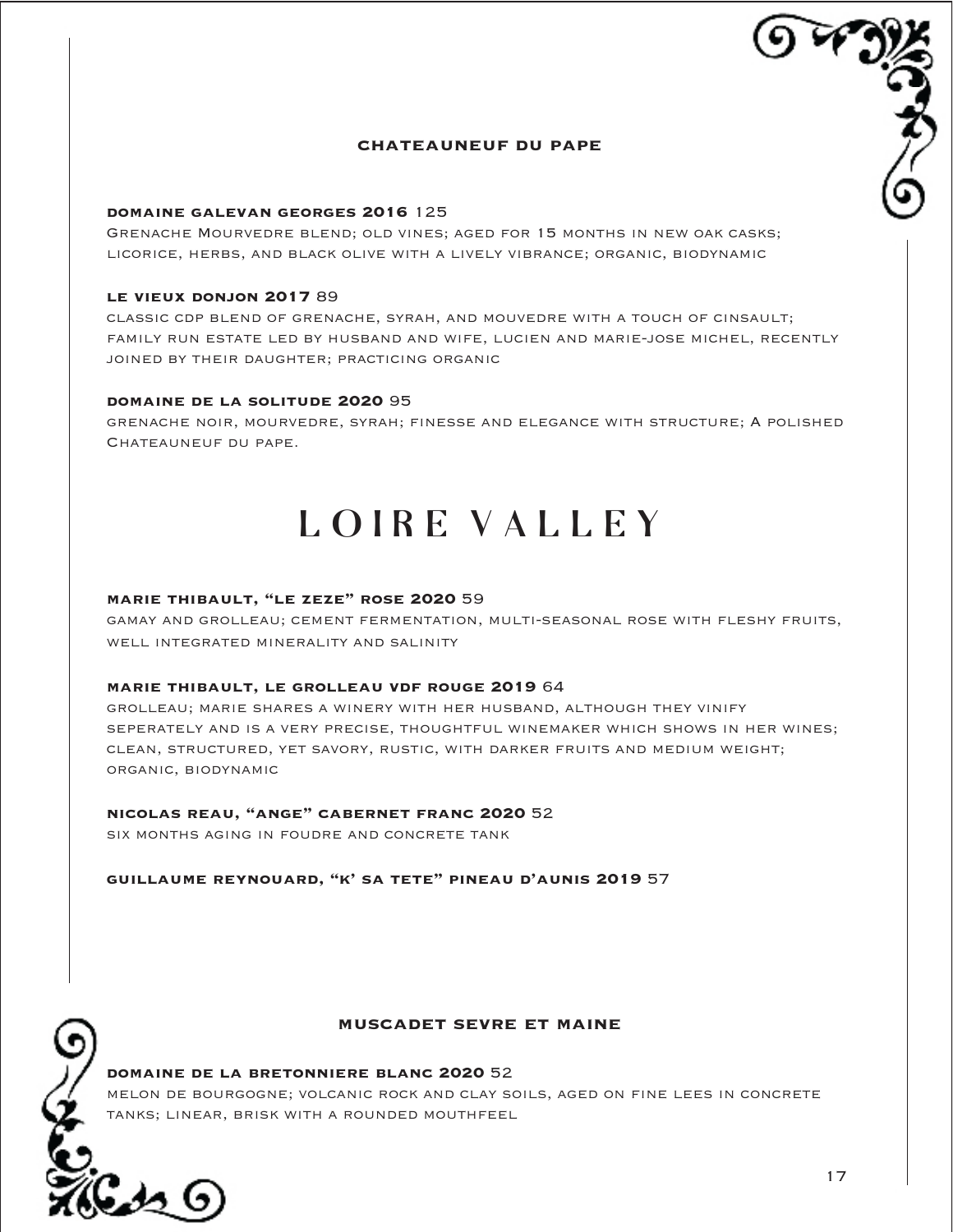#### **sancerre**

#### **domaine pierre riffault 2019** 58

Sauvignon Blanc; his daughter Julie has since taken over the vineyards; structured and racy with a flinty streak

#### **cherrier pere & fils, "la croix poignant cuvee" 2020** 65

sauvignon blanc; well-trusted family run estate for multiple generations with two brothers currently running the vineyards; true expression of terroir with a mixture of flint and chalk

### **BORDEAUX**

**chateau falfas, "le chevalier", right bank rouge 2014** 84

### A L S A C E

**zindt humbrecht, "roche" riesling 2018** 59

### L A N G U E D O C

#### **domaine anne gros et jean paul tollot, "la cinso" rouge 2019** 56

languedoc; cinsault; sandstone and marl soils, burgundian vinification; small producers; delicate, perfumed nose with stewed red fruits, chocolate mocha flavors, supple integrated tannin

#### **lise & bertrand jousset, "the orange jouss" orange 2020** 61

chardonnay; husband and wife duo; one month skin-contact; very approachable skin-contact with nuance and expressive, juicier fruits

#### **domaine les serrals, cricri d'amour 2019** 61

grenach, cinsault blend; grapes were purchased by the winemakers from their friend christiane, pictured on the label, who opened the first illegal gay bar in montpellier during the 70's; lightly treated, wild, expressive with brambly black fruits and integrated tannin

#### **mas de daumas gassac, by v. guibert de la vaissiere 2018** 110

cabenert sauvignon, cabernet franc, petit verdot, pinot noir, malbec, nebbiolo, **DOLCETTO**